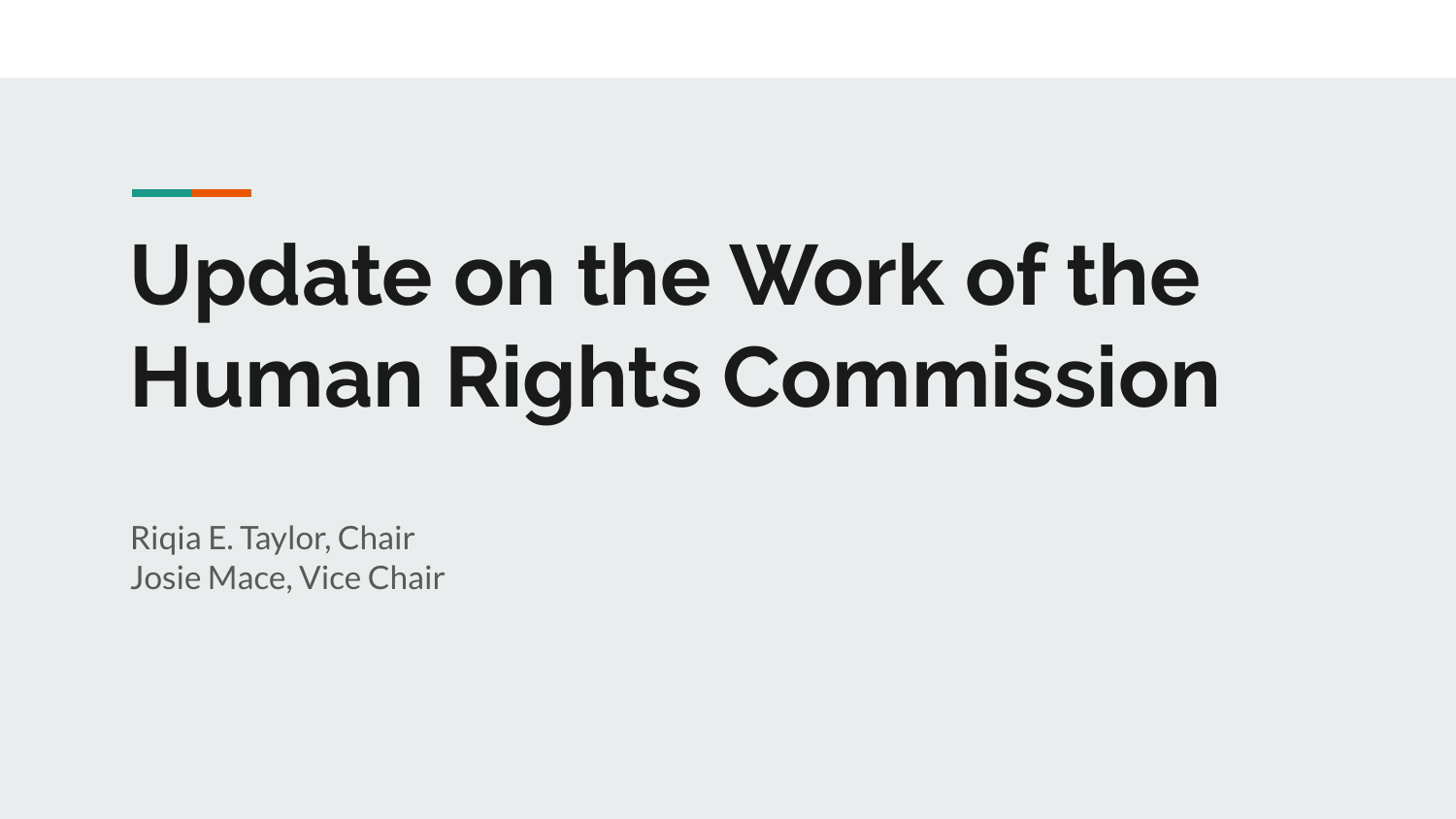## **About the Commission**

- Established by Council, per recommendation of the Task Force
- Ordinance states:
	- Investigate, research and provide resources
	- 11 adult commissioners, 2 youth members
- First meeting held in January 2019; all 13 members were present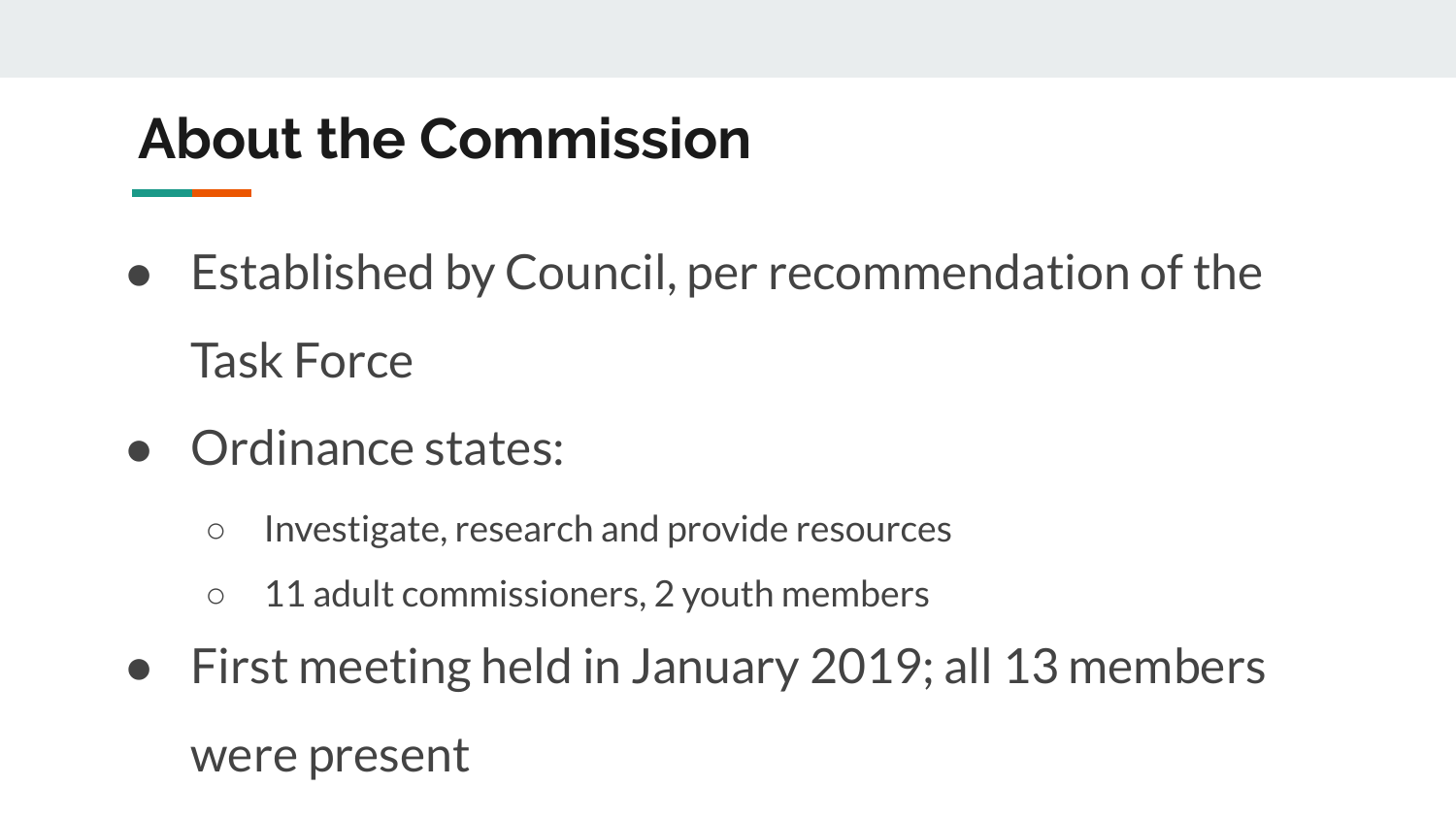#### **Work to Date**

- Bylaws (Page 1 of Handout)
- Established committees (Page 8 of Handout)
	- 1. Communications and Social Media
	- 2. Community Engagement
	- 3. Intake and Investigation
	- 4. Research and Policy Development
- Budget (Page 9 of Handout)
- Retreat (Page 10 of Handout)
- **VAHR**
- Strategic Plan to Establish an Office of Human Rights for the City of Richmond (Page 11 of Handout)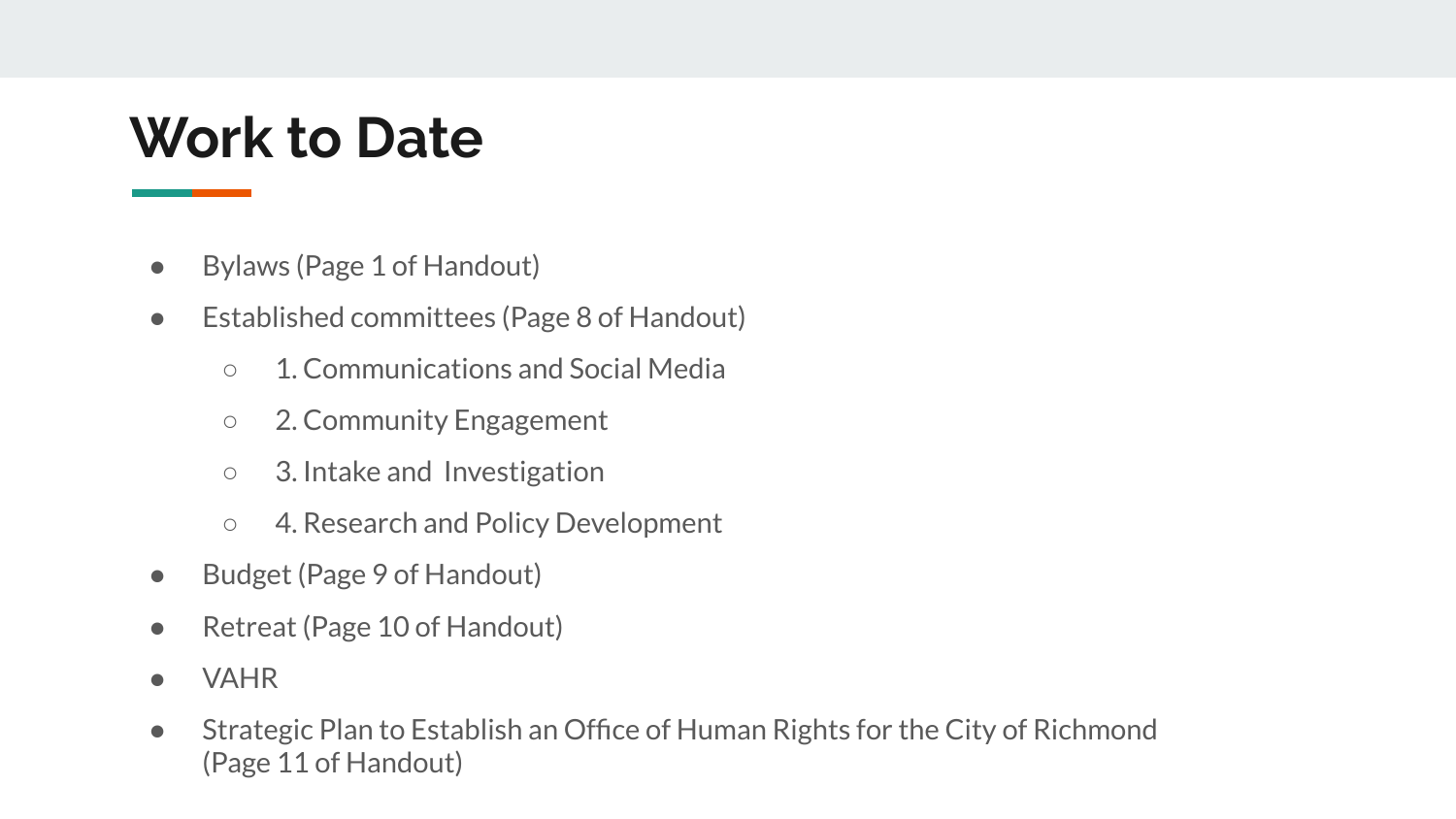## **Vision & Strategic Plan**

- Big Goal: Establish the City of Richmond Office of Human Rights, with one full-time staff person responsible for complaint intake, staffing the Commission
- Intake & Investigations Committee will aid in completion of investigations.
- Community Engagement will assemble 3 to 4 public sessions to bring awareness of the Commission, inform the community on how to file a complaint, define what constitutes a discriminatory offense to City residents.
- Communications & Social Media will create logo & social media presence.
- Research & Policy will create annual policy recommendations for Council and the Mayor regarding human rights.